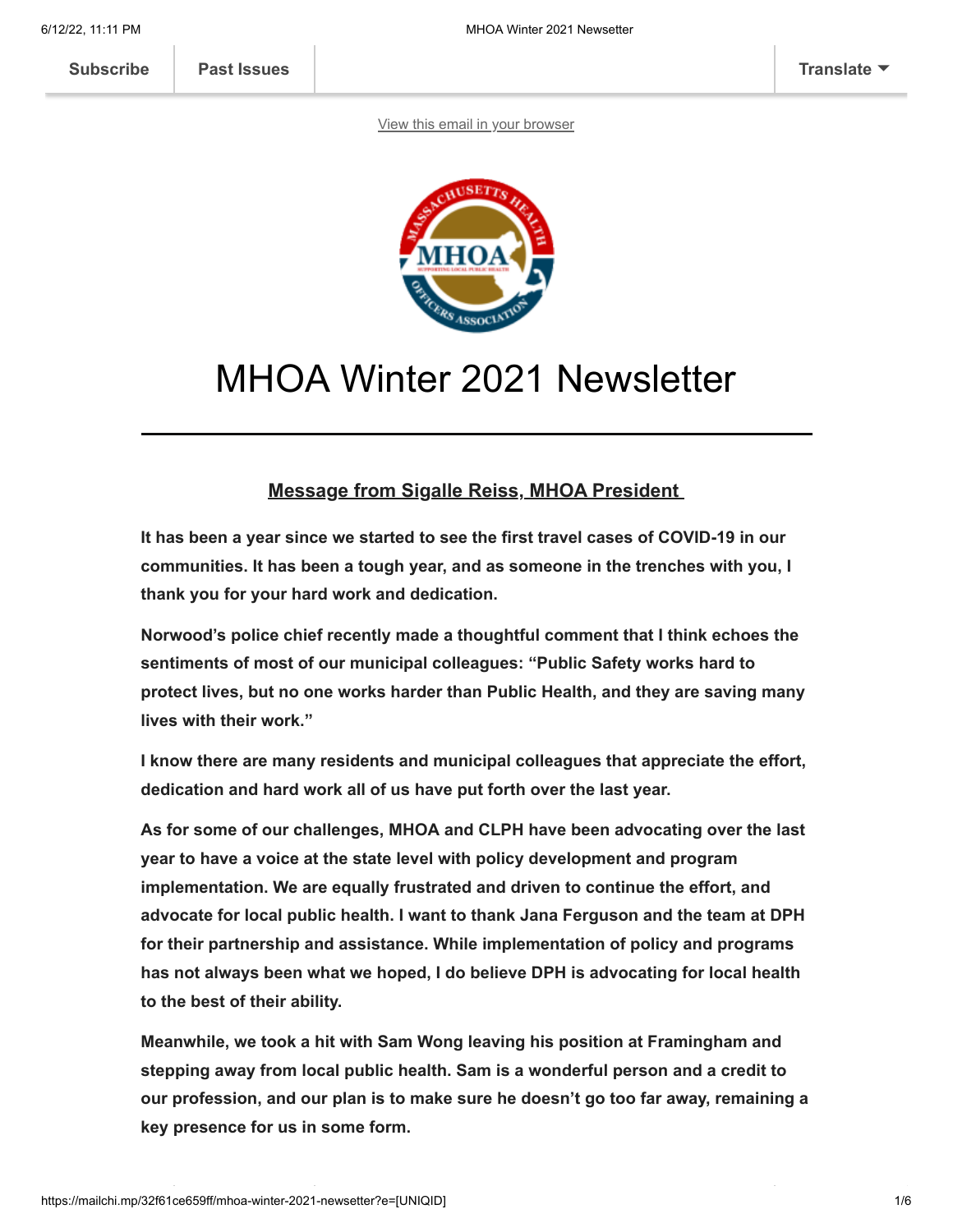### **Thank you for your hard work through these unprecedented times. I'm looking forward to a time when we can gather and swap pandemic stories.**

**so, also acknowledging how challenging times have been for all of us.**

**My [hope in writing this](https://us3.campaign-archive.com/home/?u=a1b0f89bb03fdc185f0b23f1a&id=df77b89c12) letter was to pass along some uplifting words, but in doing**

Toolkit and Resources to Encourage COVID-19 Vaccination

Visit [this site](http://www.mass.gov/info-details/stop-covid-19-vaccine-education-and-outreach-materials) for a toolkit of materials available in multiple languages to encourage vaccination in your communites.

- Materials include: a guide to hosting a forum on COVID-19 vaccination, fliers, post-vaccination information, and social media graphics
- Materials will continue to be updated!

Webinar available on Thursday, February 11th from 9-10 am or Tuesday, February 16th from 12-1 pm

- Learn how to encourage community-based organizations to conduct education sessions on the COVID-19 vaccine
- Find answers to FAQs and about other available materials on mass.gov
- Find out what a DPH "Vaccine Ambassador" is as well as how to request support from one

Register [here](http://www.cvent.com/events/virtual-covid-19-vaccine-start-a-conversation-in-your-community/event-summary-dc6742c59c7f41e68e00e07d27d59e66.aspx)

**[Join MHOA](https://mhoa.com/membership/)**



## **Click here for information** on featured webinars for **LBOH**

Check out the MHOA page for details and registration info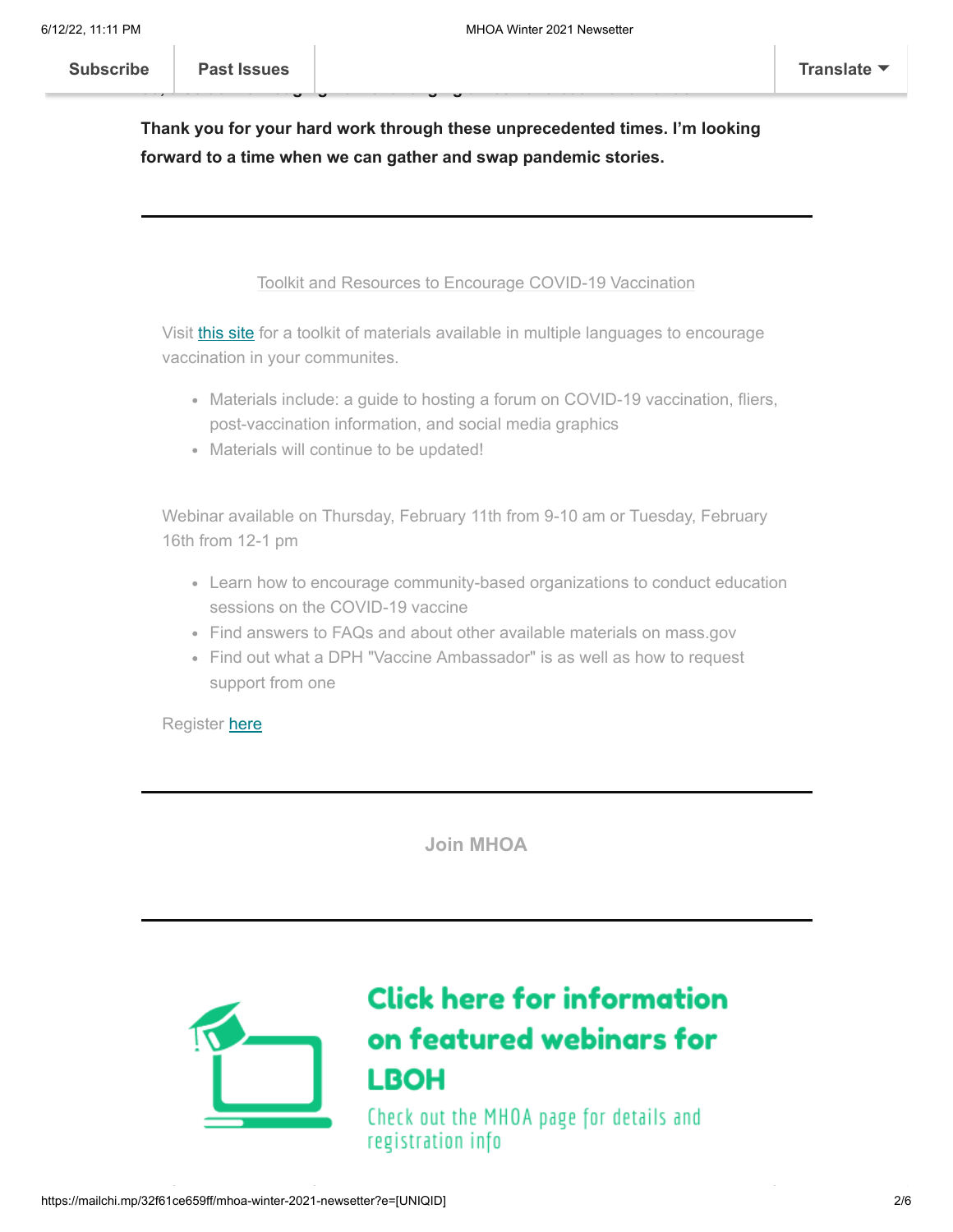

#### **LPHI Offers Redesigned MA PHIT Housing Course Read** [this article](https://mhoa.com/ma-public-health-inspector-training-phit-housing-course/) **written by an APHVC volunteer for details about the new version of the course!**

**Formerly a blended course with in-person, online, and field elements, the MA Public Health Inspector Training (PHIT) Housing Course is now being redesigned as fully online and self-paced. The new version of the course will be available free-of-charge in spring 2021 by the Local Public Health Institute (LPHI) and funded by the MDPH. For more information, check out this interview with Kathleen MacVarish, principal investigator for the LPHI and former MHOA president, to learn about the PHIT Housing course and the importance of increasing the number of public health professionals that are adequately trained for home inspections.**

**[Join MHOA](https://mhoa.com/membership/)**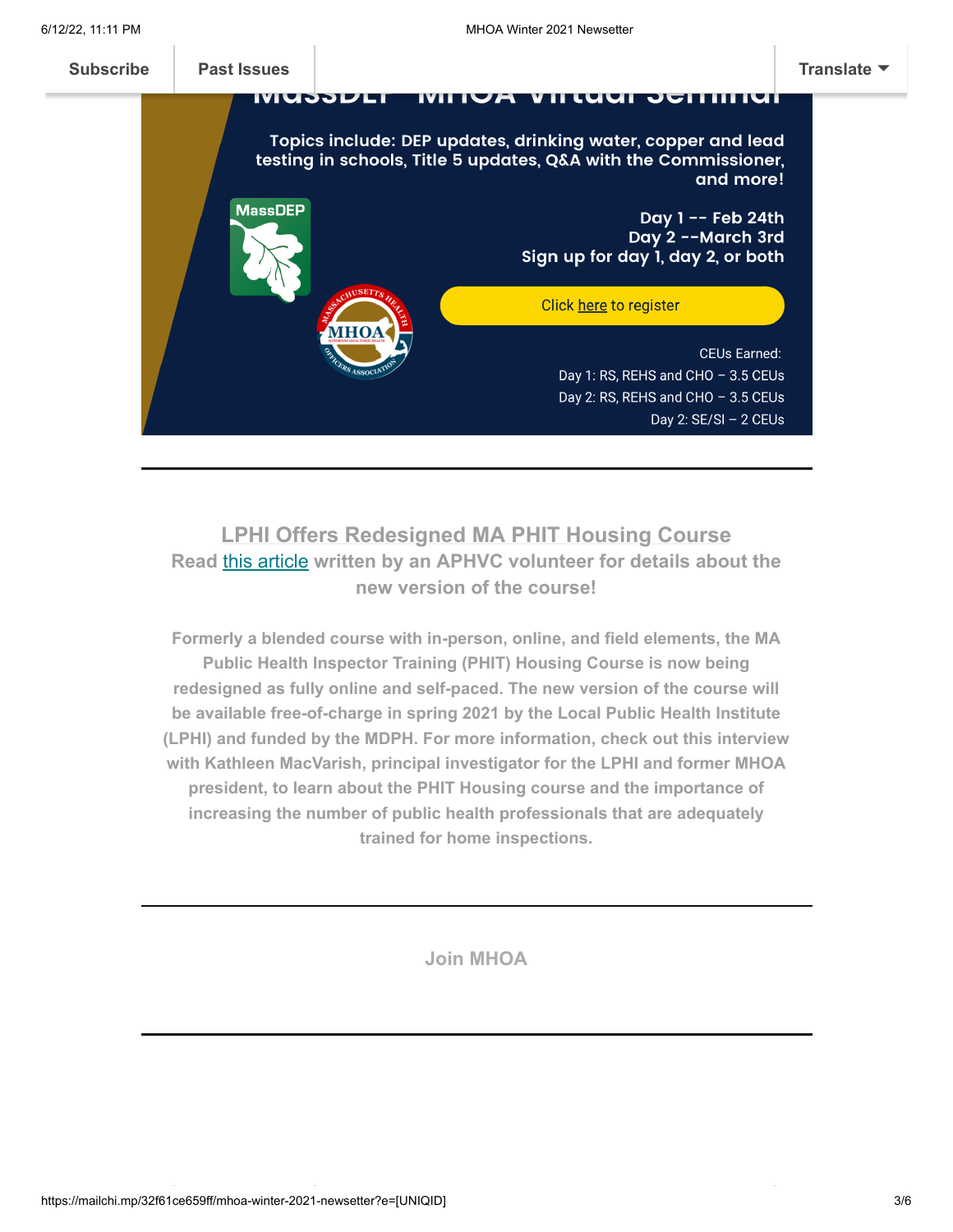

### **Reopening Guide**

Have questions about the reopening of businesses, current regulations, or the Governor's orders?

Click here to check out the sector-specific reopening guide on the MHOA website for more info

MHOA Blog Highlights

#### **MHOA Member Spotlight on Amy Donovan-Palmer**

**Amy Donovan-Palmer serves as the Health Director for the town of Mansfield. In this spotlight on Dir. Donovan-Palmer, learn about her original affinity for environmental issues and how she was drawn to public health while working in a nutrition department laboratory at the T.H. Chan School of Public Health. Dir. Donovan-Palmer explains how, unsurprisingly, she has even more work on her plate than she was accustomed to before the pandemic. Read the full spotlight to learn about Mansfield's recent switch to the town Emergency Management Services for public health nursing, the importance of working with MHOA, and her hopes for increased visibility for public health as a result of the pandemic.**

#### **MHOA Member Spotlight on Rae Dick**

**In an interview with the Director of Environmental Services in the Westford Health Department, Rae Dick explains her additional COVID-19-related responsibilities. The department utilizes social media to spread important messages regarding COVID and relies on "community education" as their first line of defense. Dir. Dick commends everyone for working beyond the normal scope of their positions and lauds the public health nurses as heroes. Much of Dir. Dick's appreciation for public health nurses comes from her passion in nursing and public health. Read the full article to learn how this passion guided her path to her current career, how her background in community education serves as an asset, and working with the MHOA.**

**Read the full article** [here](https://mhoa.com/mhoa-spotlight-rae-dick/)**.**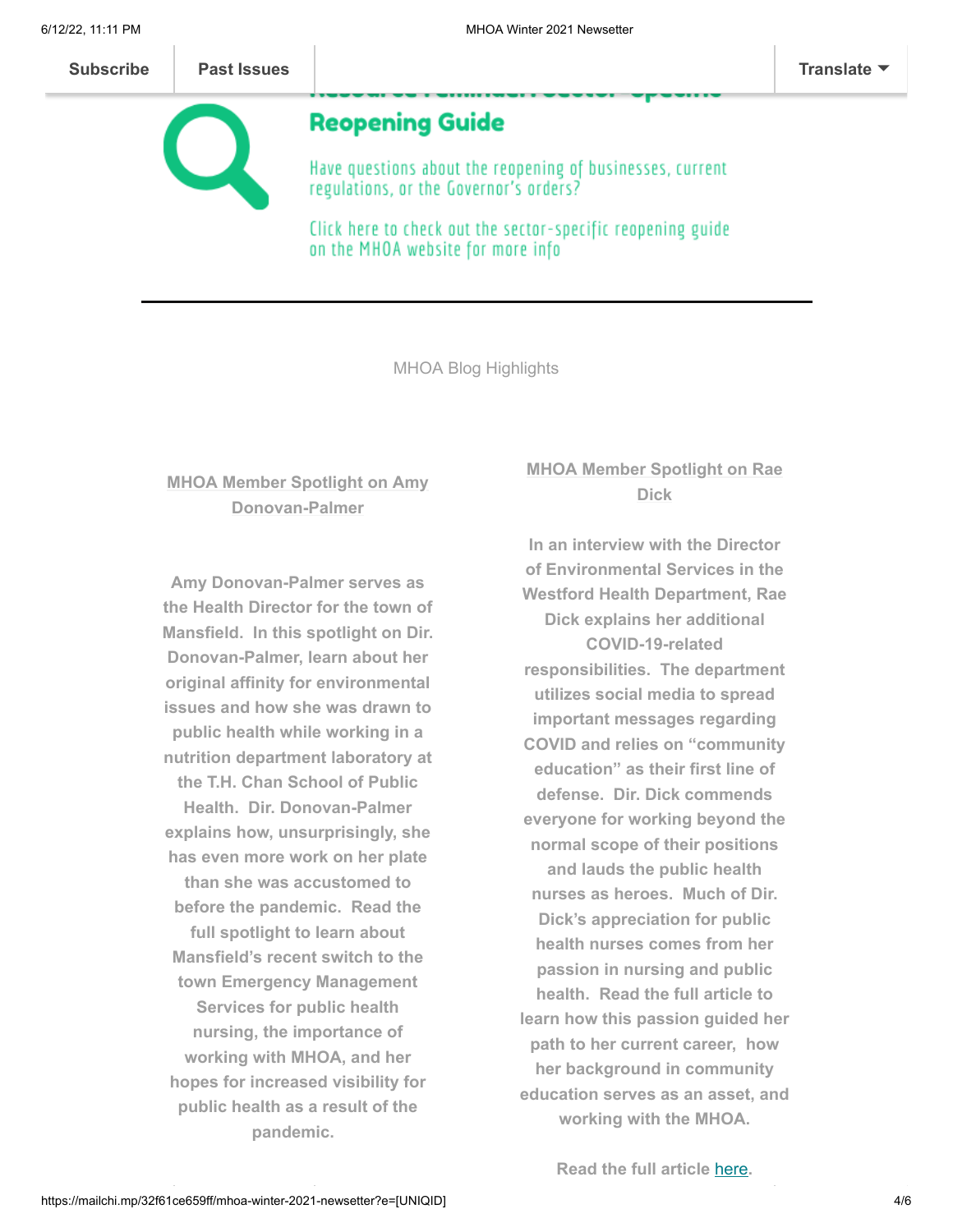**[Subscribe](http://eepurl.com/djcbLb) Past Issues [Translate](javascript:;)**

Check out the rest of the member and topic spotlights on the blog [here](https://mhoa.com/mhoa-member-spotlight-blog/)!



For info on vaccine planning updates:

• General comments and concerns:

covid-19-vaccine-plan-ma@mass.gov

• Questions regarding vaccinations for senior housing<br>settings and vaccine deployment options:

SeniorHousingVaccine@mass.gov

• Questions related to operations of first responder vaccination clinics:

Lauren Ward at lauren.ward@mass.gov and cc: Donna<br>Quinn, donna.quinn@mass.gov



questions